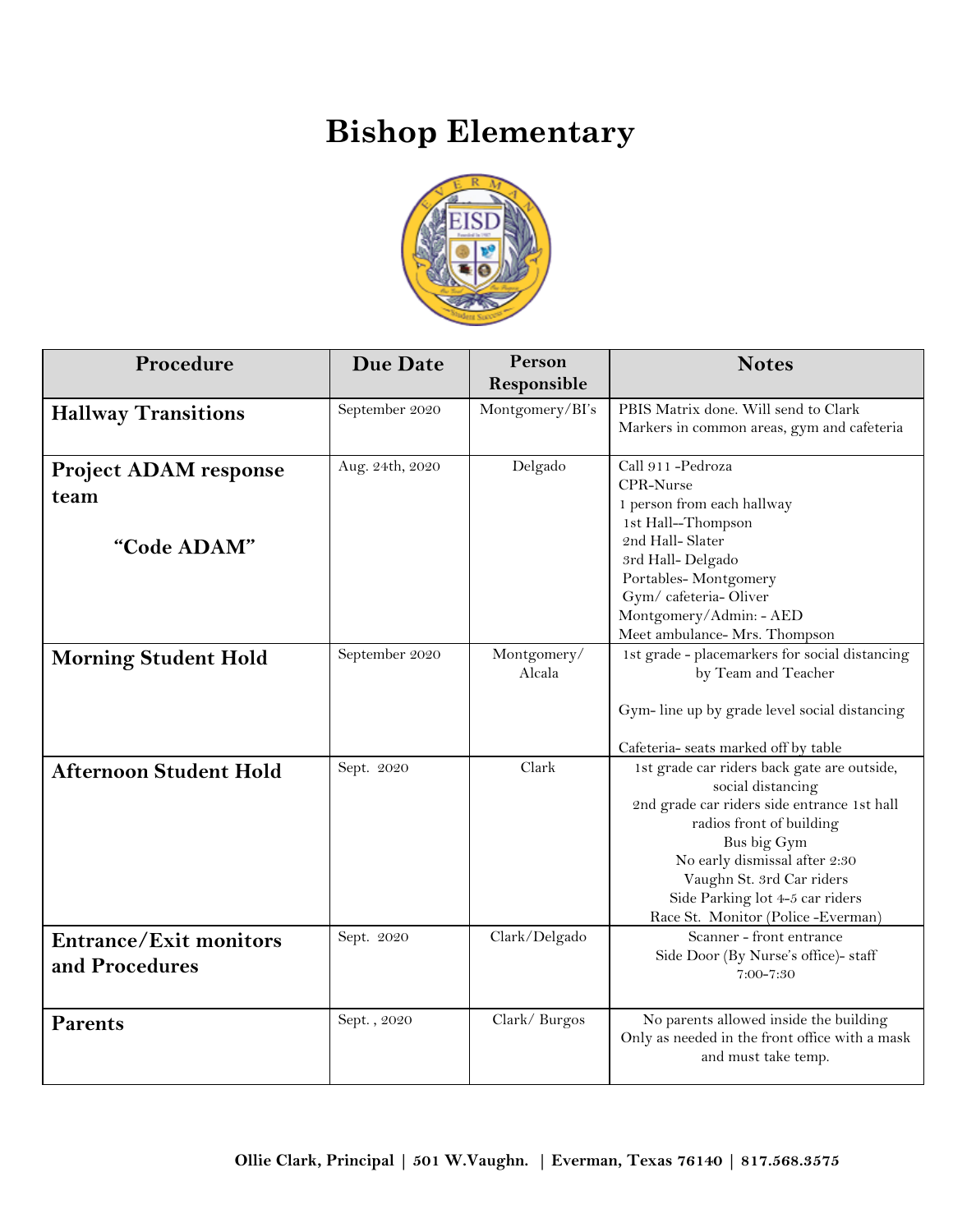| <b>Restroom Procedures and</b>   | Sept., 2020   | Clark      | Custodian disinfecting checklist on<br>٠                               |
|----------------------------------|---------------|------------|------------------------------------------------------------------------|
| <b>Breaks</b>                    |               | Delgado    | clipboard and posted. (Ortiz)                                          |
|                                  |               | Hickman    | Redo RR schedule (Ortiz)<br>AM/Lunch/PM                                |
|                                  |               |            | $\circ$<br>RR Break Schedule                                           |
|                                  |               |            | Disinfect by restroom monitor after each                               |
|                                  |               |            | student                                                                |
|                                  |               |            | Custodians disinfect completely after each                             |
|                                  |               |            | group                                                                  |
|                                  |               |            | all students escorted to RR                                            |
| Lunch                            | Sept., 2020   | Montgomery | Grades 1-5                                                             |
|                                  |               |            | Lunch Cafeteria                                                        |
|                                  |               |            | Marked seats on each table                                             |
|                                  |               |            | Add monitors to cafeteria                                              |
|                                  |               |            |                                                                        |
|                                  |               |            | Mark cafeteria line with social distancing                             |
|                                  |               |            | PK Deliver lunch by caf. staff                                         |
|                                  |               |            | bus assistants?                                                        |
| <b>Hallways</b>                  | Sept. 2020    | Montgomery | Put social distance markers, two different                             |
|                                  |               |            | colors for each side of the hallways.                                  |
|                                  |               |            |                                                                        |
| Water fountains/ water for       | Sept, 2020    | Childress  | water bottles in classrooms                                            |
| students                         |               |            | district will provide extra bottles of water                           |
|                                  |               |            | draft a letter to encourage parents to bring                           |
|                                  |               |            | reusable water bottles                                                 |
|                                  |               |            | send home daily                                                        |
|                                  |               |            |                                                                        |
| <b>Materials/School Supplies</b> | Sept., 2020   | Teachers   | No sharing materials                                                   |
|                                  |               |            | ziploc bags or boxes per student                                       |
|                                  |               |            | District will provide extra school supplies                            |
| <b>Cubbies/Backpacks</b>         | Sept., 2020   | Teachers   | one cubbie per student if needed add crates or                         |
|                                  |               |            | hooks                                                                  |
|                                  |               |            |                                                                        |
|                                  | Sept., 2020   | Teachers   | Maintenance drill extra hooks<br>AM/ Lunch (teacher) PM before they go |
| Daily Health Checks              |               |            | home. Temp check done before exiting                                   |
|                                  |               |            | classroom for dismissal.                                               |
|                                  |               |            |                                                                        |
|                                  |               |            | SPED lunch can be in class or cafeteria                                |
| <b>Signs Posted</b>              | Sept. ., 2020 | Slater     | CDC Website                                                            |
| <b>Student COVID Training</b>    | Sept., 2020   | Hickman    | https://www.youtube.com/watch?v=Qu07                                   |
|                                  |               |            | djSvLNg                                                                |
|                                  |               |            |                                                                        |
|                                  |               |            | mini lesson by class                                                   |
|                                  |               |            | sign up schedule                                                       |
| <b>Assigned Seating</b>          | Sept., 2020   | Montgomery | Slater / Childress can help move if<br>necessary                       |
|                                  |               |            |                                                                        |